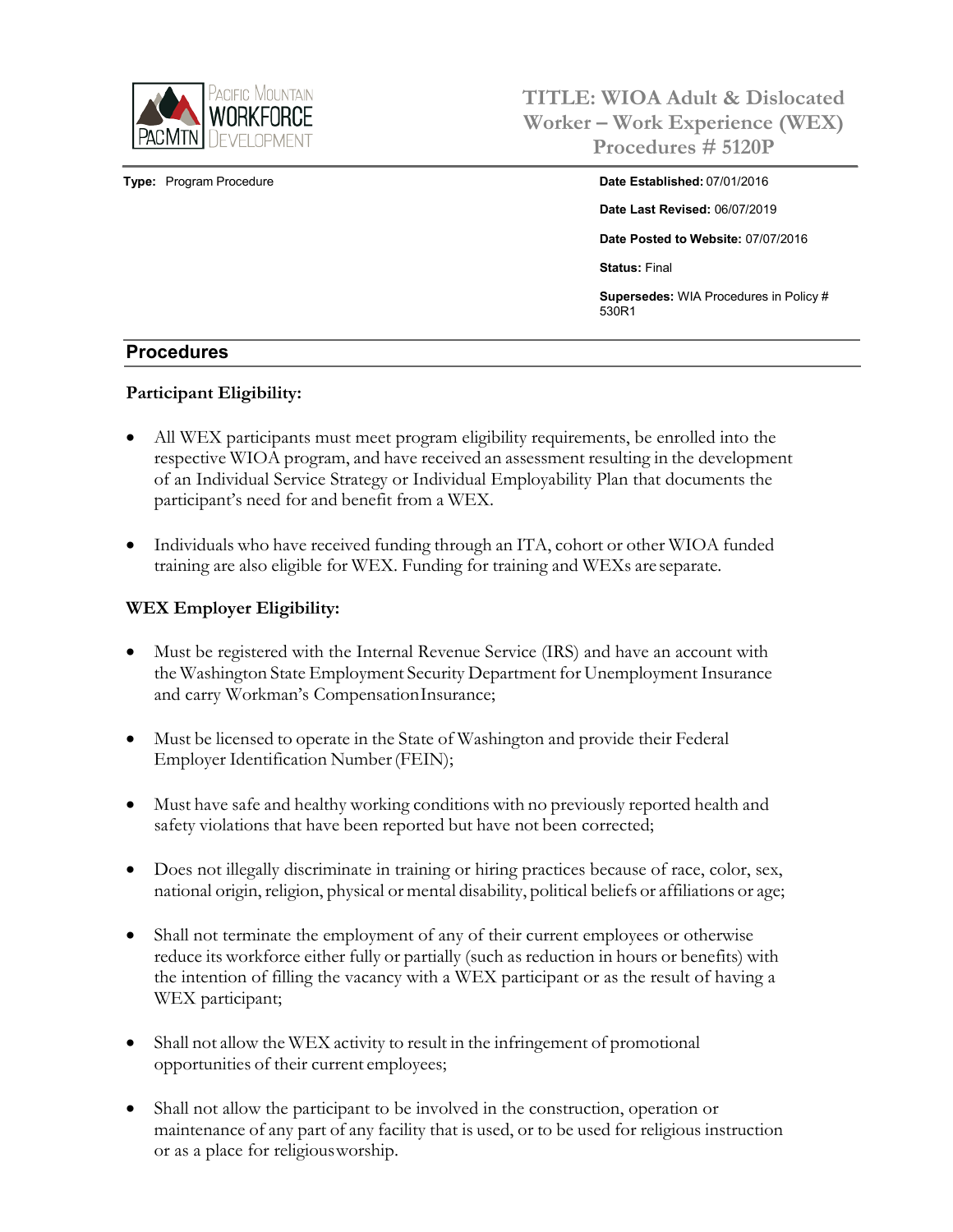### **WEX Timeframe:**

There are no regulations governing the amount of time a participant may be placed in a WEX. Typically, WEXs average between 2-10 weeks. When determining the duration of a WEX activity, the following should beconsidered:

## **Objectives of the WEX:**

- Length of time necessary for the participant to learn the skills identified in the learning plan;
- The employer having sufficient quantity of meaningful work activities for the participant and;
- Service provider budget.

## **Compensation:**

Participants enrolled in a paid WEX shall be compensated an hourly wage at not less than the State or local minimum wage, whichever is higher. Participants shall be paid only for the hours worked during the WEX as documented on the participant's WEX time sheet. Participants must be provided one hour of paid sick leave for every 40 hours worked, regardless of full-time, part-time, temporary, or seasonal status.

WEX participants shall not be paid for:

- Vacation breaks:
- Lunch breaks;or
- A holiday recognized by the service provider as a "paid holiday.

WEX participants are not authorized to work overtime.

When determining the hourly wage for a WEX participant, the following considerations should be taken into consideration. This list is not intended to be allinclusive:

- Objectives of theWEX;
- Type of work performed during theWEX;
- Skill set of the participant;
- Skill set required for the WEX;and/or
- Service provider budget.

## **WEX Funding/Duration Limits:**

WEXs are subject to a maximum duration of up to 6 months with the same (\$7,000) maximum funding limit as stipulated for training in the PacMtn's Individual Training Account Policy #540.

When determining the duration of a WEX activity, the following should be considered:

## **WEX Timeframe Consideration:**

- Objectives of theWEX:
- Length of time necessary for the participant to learn the skills identified in the learning plan;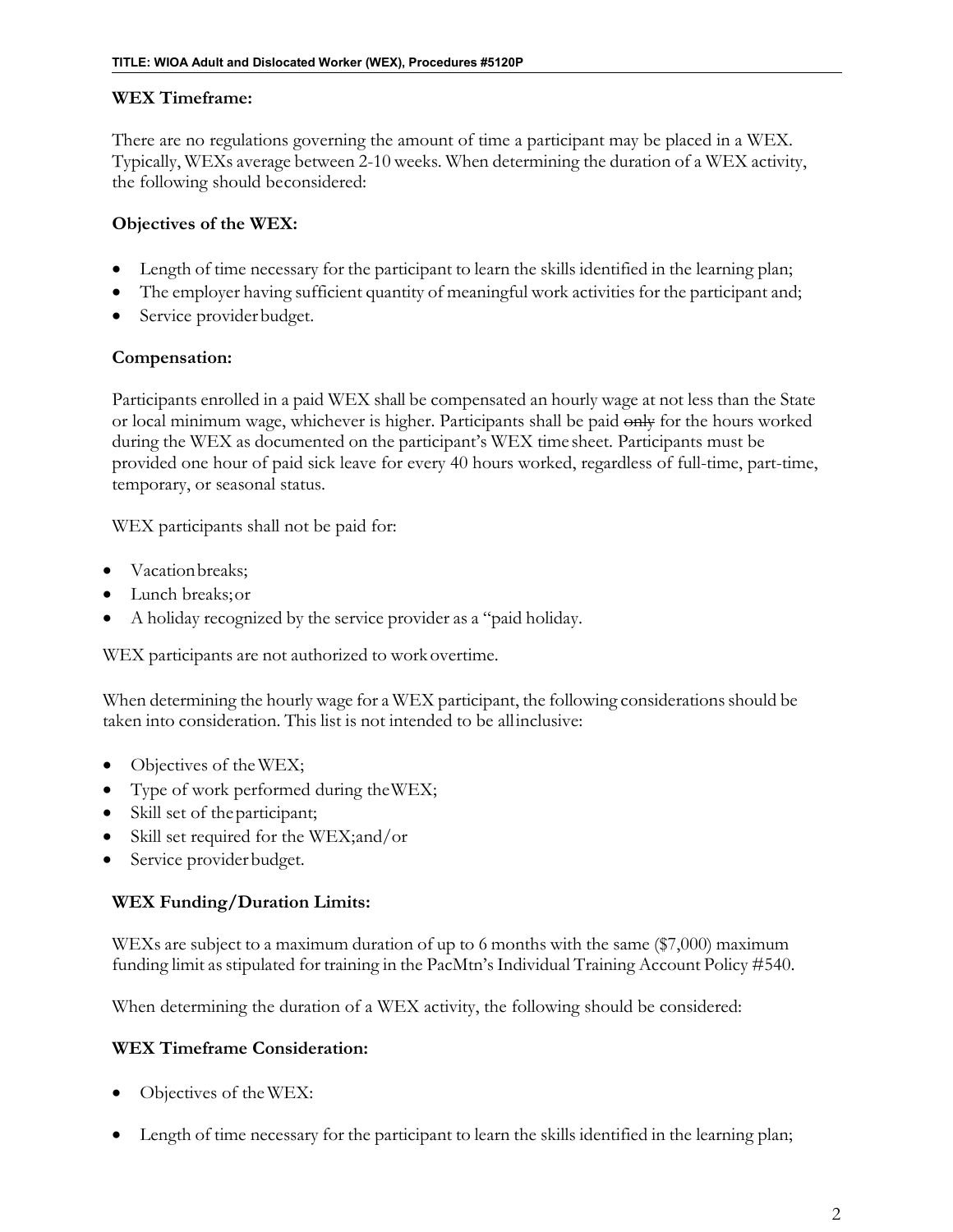- The employer having sufficient quantity of meaningful work activities for the participant and
- Service provider budget.
- In public and non-profit agencies: A WEX agreement may be written for a period of up to three months, based upon the needs of the participant. The WEX may be extended for up to an additional three months if appropriate for the participant and following A. in the WEX Guidelines. The maximum duration for a WEX activity is six months.
- In private-for-profit business: WEX shall be limited to eight weeks. The WEX may exceed eight weeks in length but only with a strong possibility of an offer of paid employment with the WEX employer (as a direct result of the additional time in the WEX activity). The offer of paid employment may include On-the-JobTraining.
- Special Circumstances: WEX that is developed specifically for a person with a disability may be written for a period of time necessary for the participant to achieve the competencies listed in the WEX Learning Plan.
- Waiver to maximum duration: The maximum duration for a WEX activity in the public and non-profit sectors is six months. This applies whether a WEX is extended or if a participant starts a second WEX with a different WEX employer. A program operator may submit a waiver request to the PMWC Deputy Director to exceed the six monthlimit:
- In the case of a participant who has completed six months of WEX in the public or non-profit sector but has the opportunity to do additional WEX in the private sector. However, there must be a very strong possibility of an offer of paidemployment.

## **WEX Fiscal Issues:**

- Each WIOA program operator must follow their own agency's procedures for the completion and processing of participant WEX timesheets and for the provision of L &I.
- WIOA program operators may wish to include the following language in their agreements:
	- "Participants are not employees or agents of (*enter the name of your agency*). Liability due to the actions of WEX participants on a WEX site will be the responsibility of the WEX Employer."
- WEX agreements may remain in force provided funding is available. The loss or disruption of funding shall be cause for termination of a WEX agreement.

Any discrepancies arising between PacMtn policy and or procedures with federal and state provisions due to current or *future revisions will default to the current minimum federal and state regulations and guidance available. PacMtn*  policy and or procedures may set forth stricter requirements than provided by federal and state guidance, but in no case *will PacMtn policy and or procedures not meet minimum federal and statepolicy.*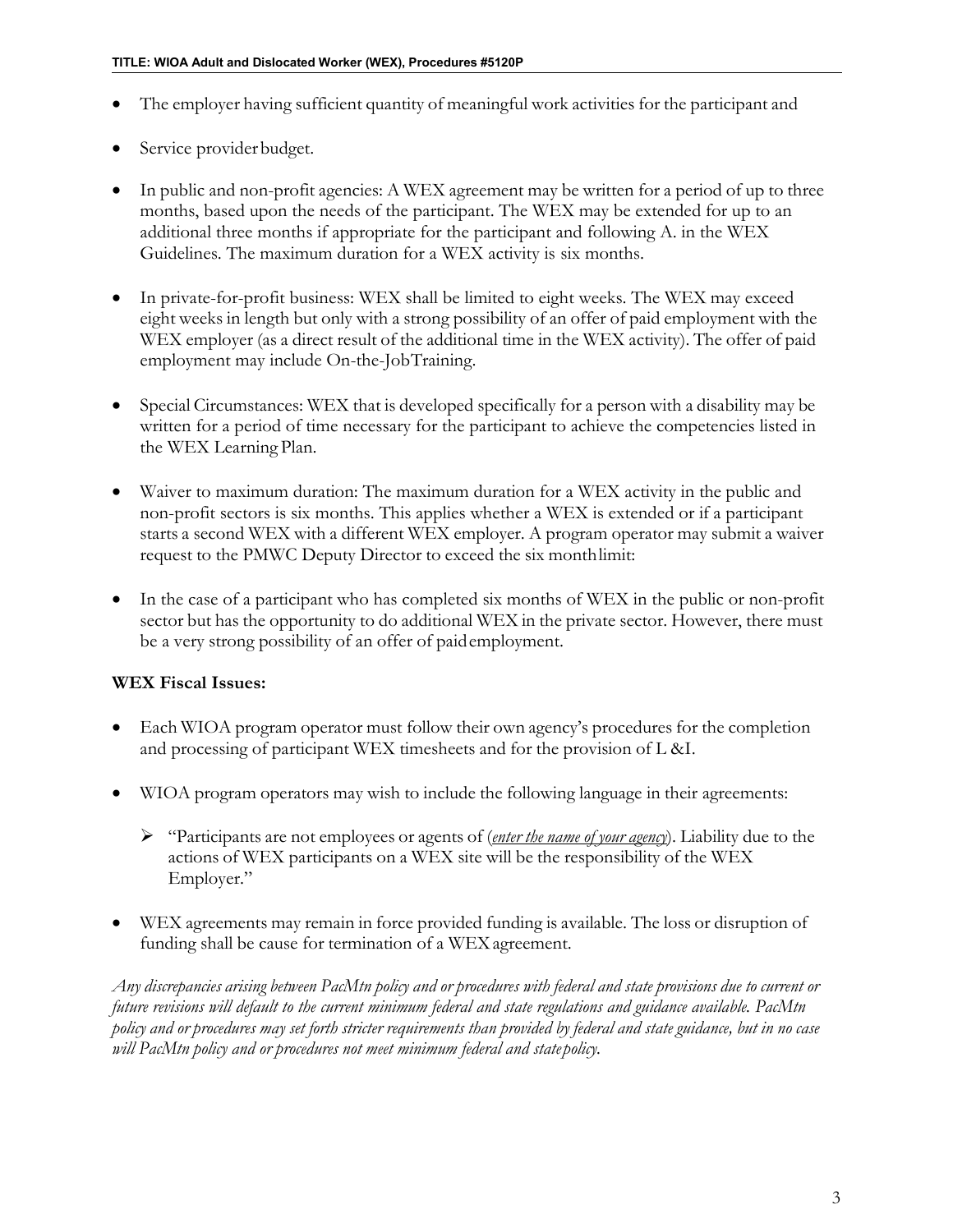#### **References**

Workforce Innovation and Opportunity Act of 2014

WIOA Final Rule; 20 CFR Parts 676,677, and 678; Federal Register, Vol. 81, No. 161, August 19, 2019 WIOA Final Rule; 20 CFR Parts 603, 651, 652, et al; Federal Register, Vol. 81, No. 161, August 19, 2019 WIOA Section  $134(c)(3)(E)$ 

US DOL Wage and Hour Division www.dol.gov

PacMtn Policy #5120, Work Experience (WEX)

## **DATE APPROVED: June 4, 2016, 4/25/17, 6/13/19**

**Direct Inquiries to: Pacific Mountain Workforce Development Council 1570 Irving Street SW Tumwater, WA 98512 Telephone: (360) 704-3568 Email: [Info@pacmtn.org](mailto:Info@pacmtn.org)**

PacMtn is an equal opportunity employer/program. Auxiliary aids and services are available upon request to individuals with disabilities. WA Relay 711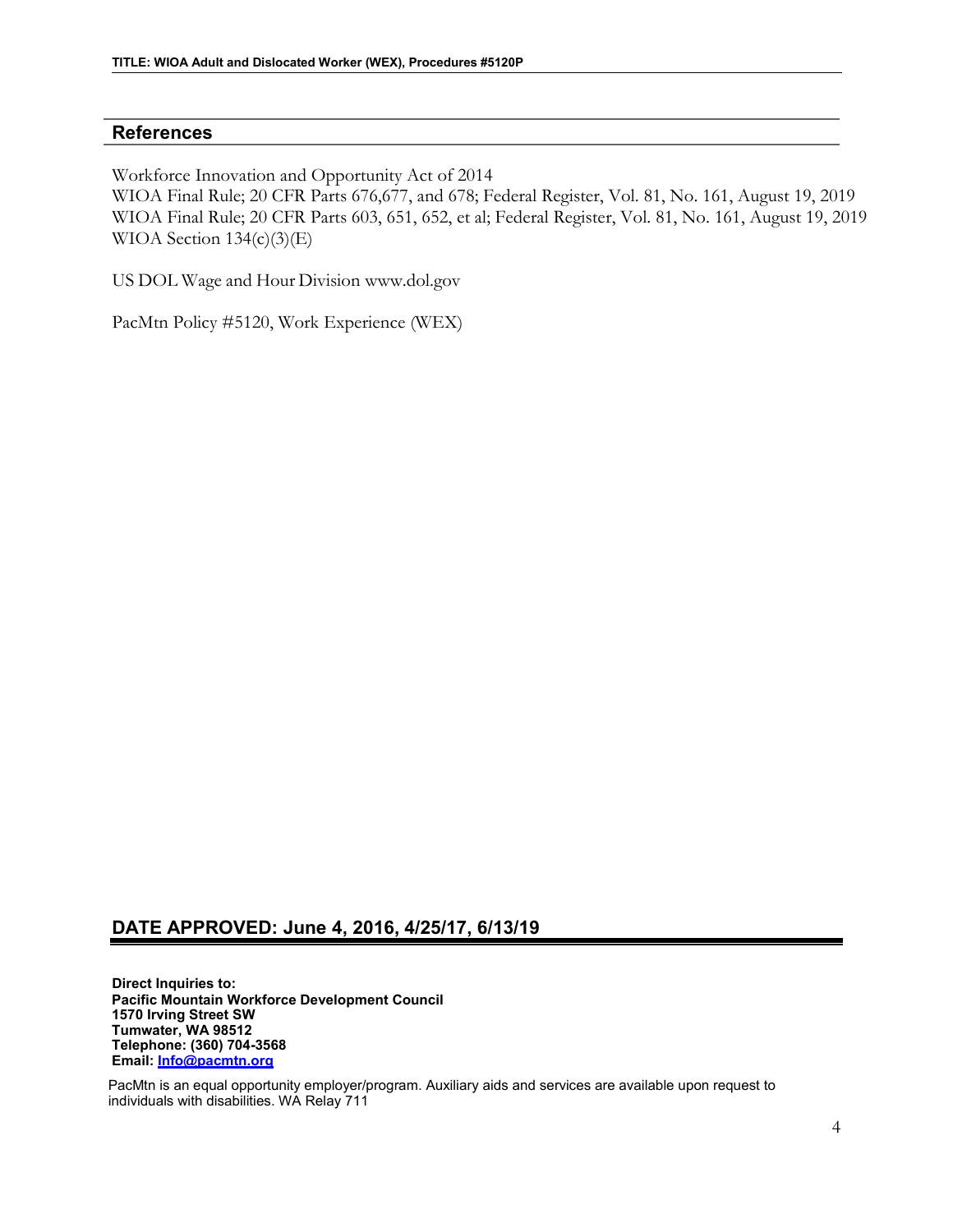#### Attachment 1

## Work Experience in the Pacific Mountain Workforce Development Area Sample Agreement

The parties listed below mutually agree that Work Experience (WEX) shall be established for the named participant subject to the provisions of this agreement. The purpose of WEX is to provide the participant the opportunity to practice skills learned in the classroom, update skills, develop new skills and/or basic work habits, and/or preparation for a career change.

**WEX Agreement#** 

**Parties to this agreement:**

## 1) PARTICIPANT

| N2<br>11 I I C<br>-------- | Ίc | $\sim$<br>$\sim$<br><b>uu</b><br>_________ |
|----------------------------|----|--------------------------------------------|
|                            |    |                                            |

# 2) WIOA PROGRAM STAFF

| Name:              | County: | <b>DW</b><br>Adult<br>Program: |
|--------------------|---------|--------------------------------|
| <b>Staff Name:</b> | Phone:  | Email:                         |

## 3)WEXEMPLOYER

| Name:                      |                           |            |              |                      |
|----------------------------|---------------------------|------------|--------------|----------------------|
| <b>WEX Address:</b>        |                           |            |              |                      |
| Supervisor:                |                           | Phone:     |              | Email:               |
| Alternative Supervisor:    |                           | Phone:     |              | Email:               |
| Check One:                 | <b>Private For-Profit</b> | Non-Profit |              | <b>Public Sector</b> |
| <b>WEX INFORMATION</b>     |                           |            |              |                      |
| <b>Start Date:</b>         | End Date:                 | Hrs/Wk:    | # of Weeks:  | <b>Total Hours:</b>  |
| <b>WEX Position Title:</b> |                           |            |              |                      |
|                            |                           |            | Hourly Wage: |                      |
| EXTENSION INFORMATION      |                           |            |              |                      |
|                            |                           |            |              |                      |

**WEX Participant Agrees:**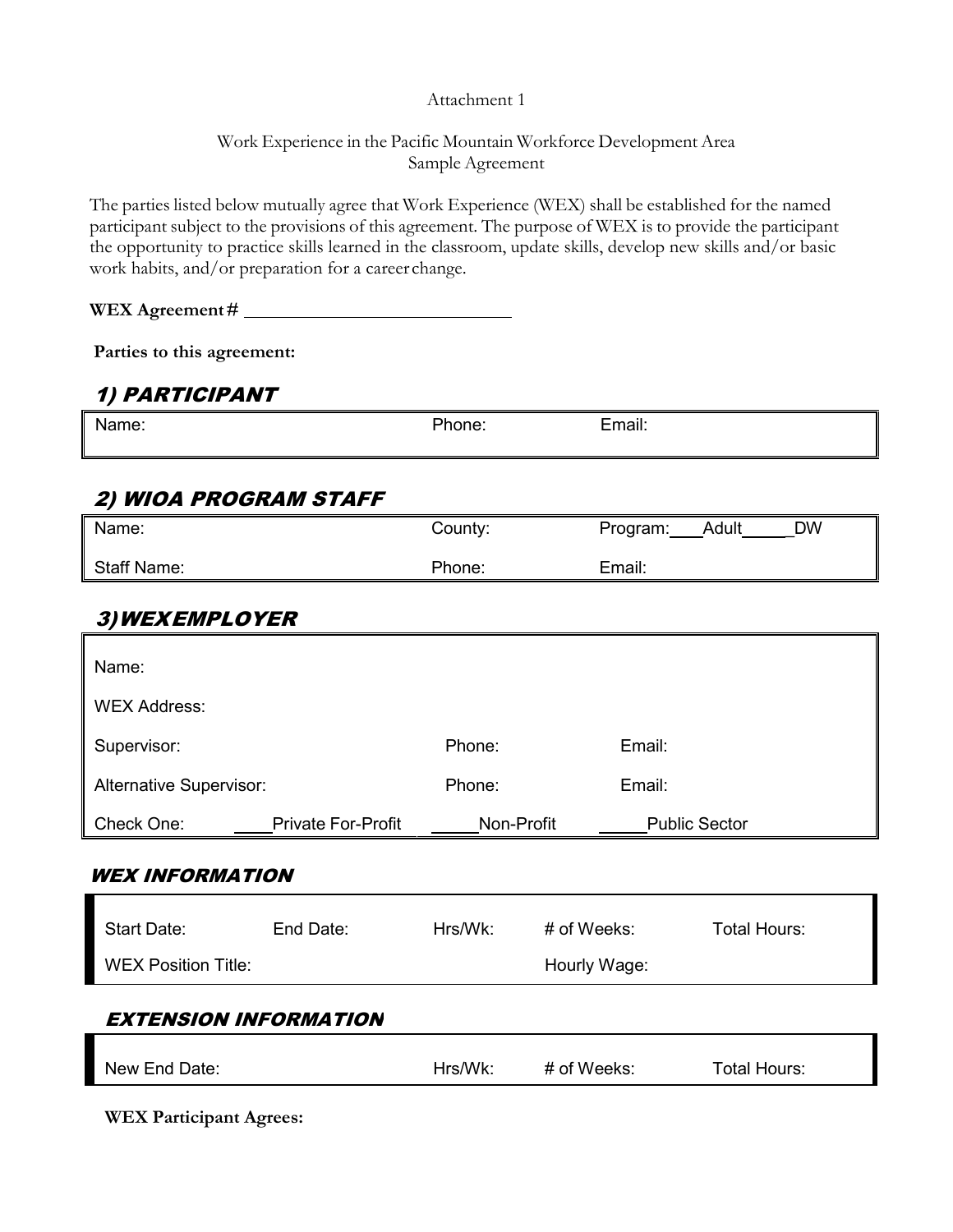- Put forth his/her best effort to achieve the competencies outlined in the WEX Learning Plan.
- Go to work on time each day and call in if unable to attend due to illness or emergency.
- Communicate with the WIOA Program Staff at least monthly. Inform the WIOA Program Staff of any issues that may keep you from getting to the WEX site or staying on the job.
- Follow the WEX employer's rules.
- Do not participate in religious or political activities during WEX working hours.

## **WIOA Program Staff agrees:**

- Take the participant's interests, abilities, and occupational goal into consideration when developing a WEX placement.
- Assist the WEX employer in developing a WEX Learning Plan that addresses the participant's interests, abilities, need for experience and/or occupational goal(s) and the WEX employer's needs.
- Provide new WEX employers with an orientation at their place of business to ensure that they understand the terms of the WEX agreement and their responsibilities.
- Provide an orientation to the participant that includes, at a minimum, their responsibilities, time sheets, proper work attire, behavior, attendance, monthly contacts, what to do if a problem arises, etc.
- Ensure that the participant understands and agrees to the WEX Learning Plan and with their responsibilities as a WEX participant. This shall include having the participant sign the WEX agreement to document theiragreement.
- Maintain contact with the WEX participant on a regular basis but not less than monthly.
- Upon request, assist the participant and/or the WEX employer with issues that may arise such as when a participant is having difficulties demonstrating soft skills, job keeping skills, achieving WEX competencies or if a barrier shouldarise.
- Ensure that the participant and WEX employer are following the requirements listed in this policy and the WEX LearningAgreement.
- Check time sheets for accuracy and submit according to the WIA program operator's procedures.

#### **WEX Employer Assures:**

• No current employees will be displaced either fully or partially (such as reduction in hours or benefits) as a result of having a WEXposition.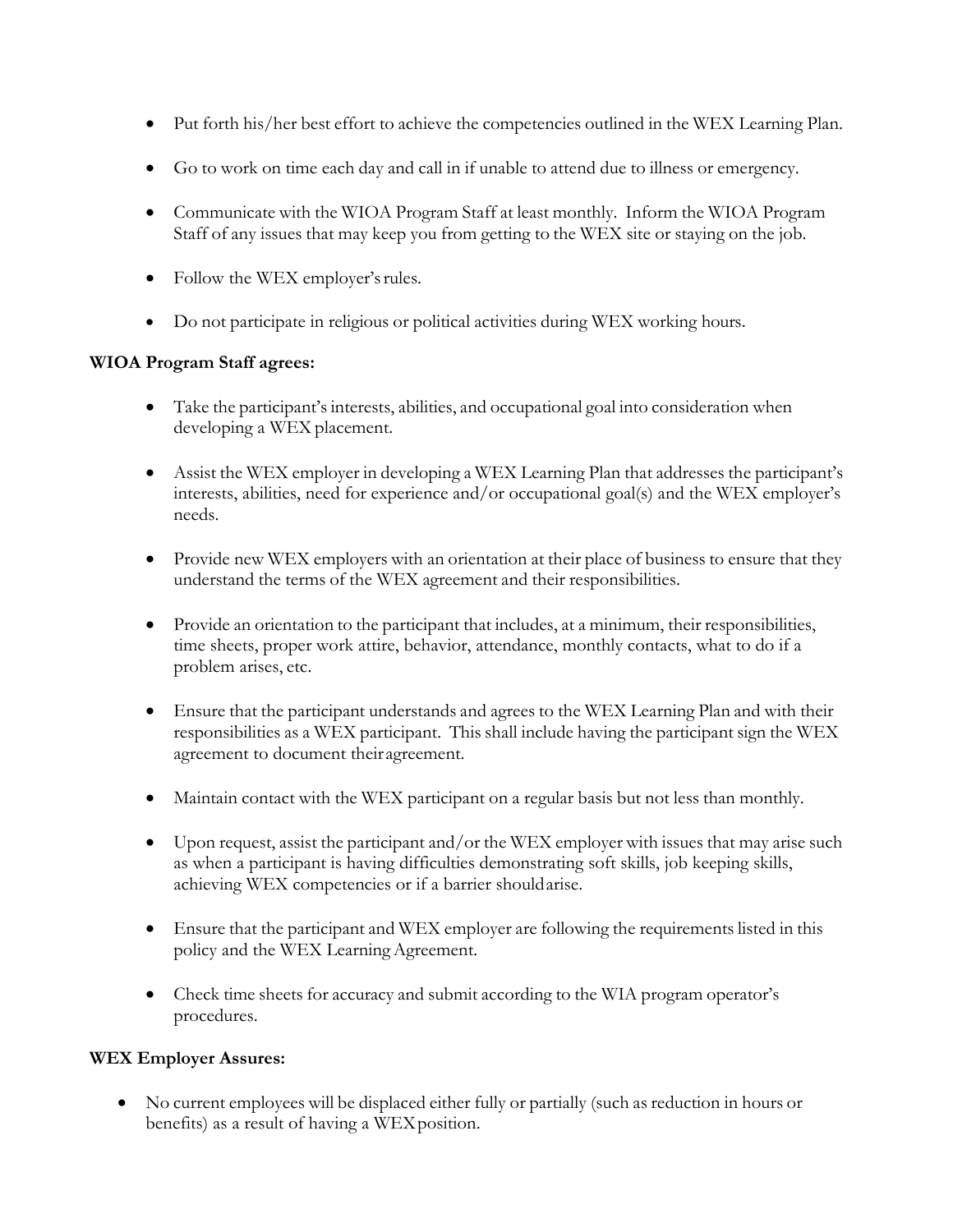- Employer has not terminated the employment of any regular employee or otherwise reduced its work force with the intention of filling the vacancy with a work experience participant.
- The WEX will not result in the infringement of promotional opportunities of current employees.
- The WEX participant shall not be involved in the construction, operation or maintenance of any part of any facility that is used, or to be used, for religious instruction or as a place for religious worship.
- That the participant will not be involved in political or sectarian activities as part of his/her work experience program.
- Meaningful work experience and adequate supervision will be provided.
- That no participant shall be required to work more than the pre-determined WEX schedule. A WEX shall not exceed forty hours perweek.
- Equal Opportunity and Non-Discrimination: As a condition to the award of financial assistance from the Department of Labor under Title I of WIOA, the nondiscrimination assurances at 29 CFR Part 38.25 apply to this contract/agreement, as identified.
- That the participant will not be placed in a WEX that would require them to be directly supervised by an immediate member of their family. The term "immediate family" means spouse, child, mother, father, brother, sister, brother-in-law, sister-in-law, son-in-law, daughter-in-law, mother-inlaw, father-in-law, aunt, uncle, niece, nephew, step-parent, and step-child.
- They will be responsible for notifying the participant (before the actual start date of the work experience) of the location, time and person to report to as described in the WEX agreement.
- They will provide the participant with an orientation to the WEX site that includes, at a minimum, the WEX employer's rules, expectations and safety procedures.
- The WEX site will be responsible for adherence to health and safety standards that would affect the participant's welfare while on the WEXsite.
- That they will provide the participant with any tools and equipment needed for the WEX assignment.
- That they will promptly notify the WIOA Program Staff of any act or omission by any participant who fails to carry out his/her duties and responsibilities (that may jeopardize the continuation of the WEX agreement).
- The WEX employer will complete the WEX Learning Plan and may ask for assistance from the WIOA Program Staff.
- That they will complete and submit time sheets as instructed by the WIOA Program Staff and will preserve the WEX agreement and all participant timesheets for three (3) years after the end of the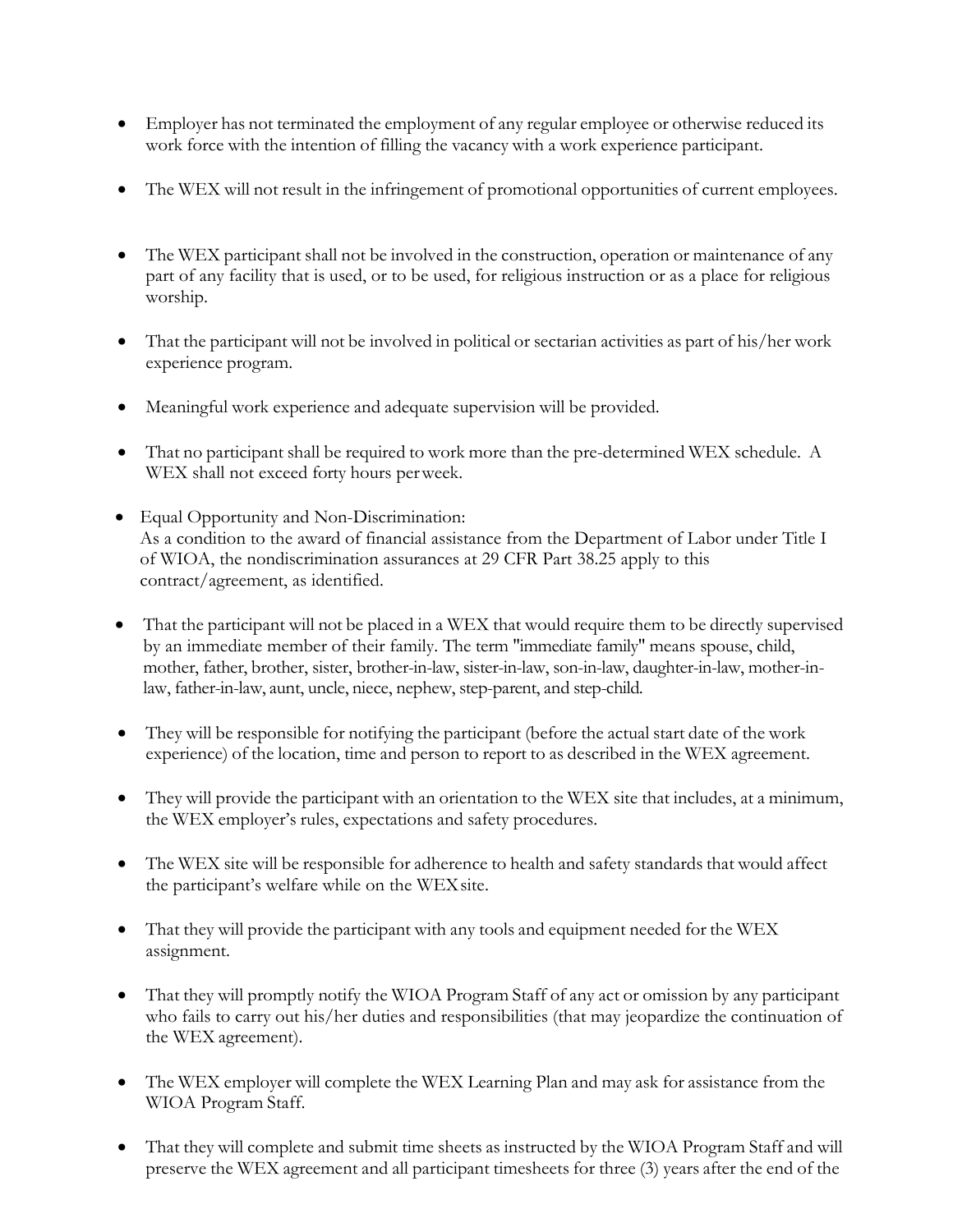ending date of the work experience, or longer if any litigation or audit is begun or any claim is instituted which involves these records.

- That they agree that the WIOA Program Staff , the Pacific Mountain Workforce Consortium, or authorized State or Federal representatives have the right to monitor and/or audit the WEX site and any documents or records that are part of the WEX. This only applies to documents that pertain to the WEX.
- That they will do one of the following:
	- o Transition participant into unsubsidizedemployment.
	- o Transition participant into an on-the-job training, which leads to unsubsidized employment.
	- o Assist participant with job search or provide information on job openings within the WEX employer's agency.
- The WEX employer will notify the WIOA Program Staff if it becomes necessary to dismiss the participant and will allow the WIOA Program Staff advance opportunity to counsel the participant before dismissal. In cases where the WEX employer must immediately dismiss the participant for serious violations at the WEX site, the WEX employer will document the cause of the dismissal and provide this to the WIOA ProgramStaff.
- WEX employers that are not self-insured (as with state and local government) must have Commercial General Liability coverage for bodily injury, personal injury and property damage, subject to limits as deemed appropriate for their business (by industry standards or the WIOA Program Staff).
- That the WEX participant will not drive any vehicle (whether their own, borrowed or owned by the WEX employer) during WEX hours unless there is prior approval from the WIOA Program Staff and the WEX employer includes the participant on their vehicle insurance policy with adequate coverage (by industry standards or the WIOA Program Staff).
- Verification of Coverage and Acceptability of Insurers: The WEX employer shall furnish the WIOA Program Staff with properly executed certificates of insurance or a signed policy endorsement which shall clearly evidence all insurance required prior to commencement of the WEX. The certificate will, at a minimum, list limits of liability and coverage. The certificate will provide that the underlying insurance contract will not be canceled or allowed to expire except on thirty (30) days prior written notice to the WIOA Program Staff.
- The WEX employer agrees to defend, hold harmless and indemnify the WIOA Program Staff, their officers, agents, employees and assignees; and also the Pacific Mountain Workforce Development Council and Consortium against any and all damages or claims for damages resulting or allegedly resulting from the services to be performed by the agency, its agents, employees and the WEX participant(s) under thisagreement.
- That all disputes shall be resolved informally between the participant, the WEX employer, and the WIOA Program Staff. If resolution does not occur, existing grievance procedures established by the WEX employer to resolve disputes may be followed. If the WEX employer has no internal grievance procedure or if the dispute remains unresolved, the parties agree to participate in and be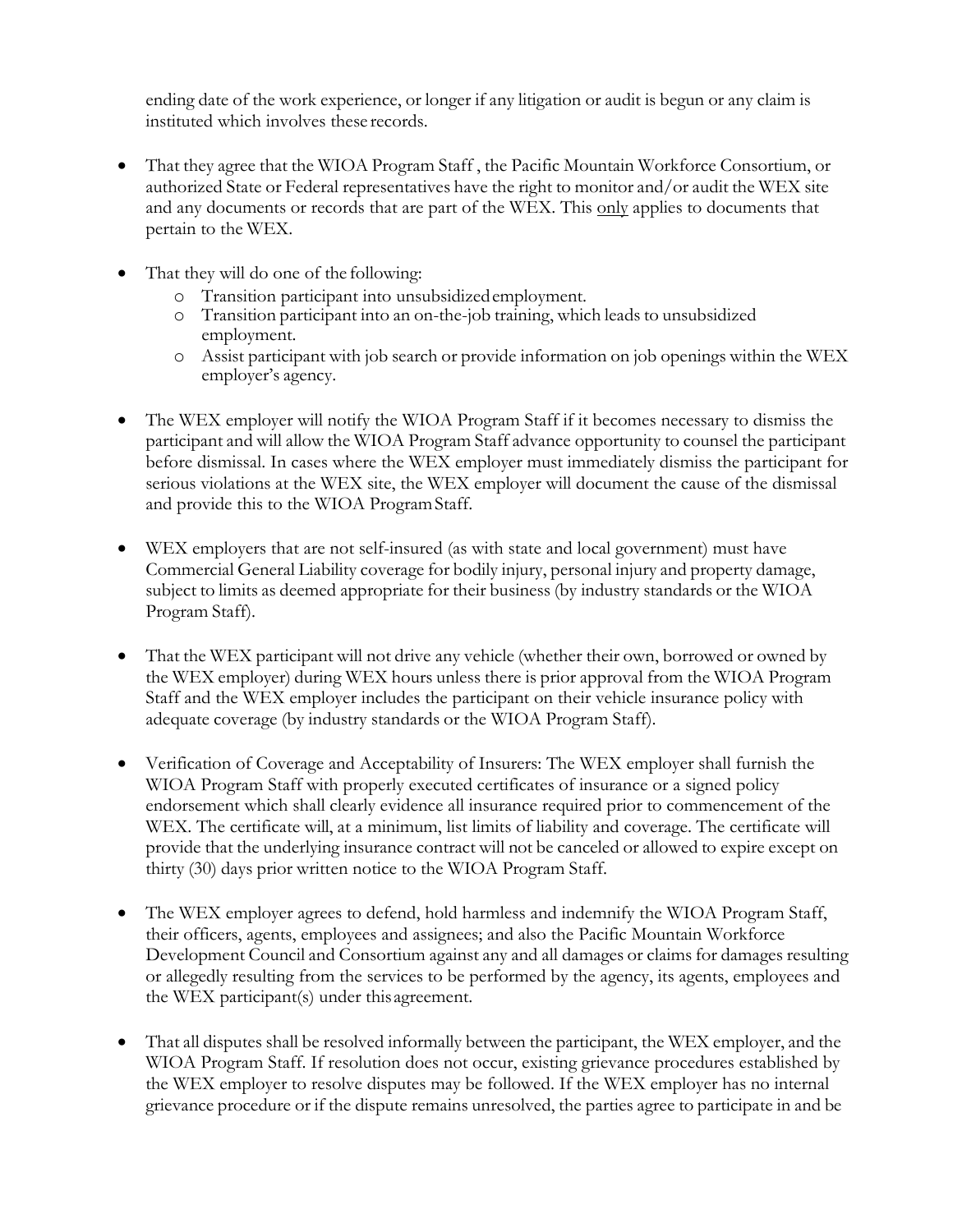bound by determinations resulting through the administration process of the WIOA Program Staff or the Pacific Mountain Workforce Consortium.

- This agreement may be terminated at any time at the determination of either the WEX employer or the WIOA Program Staff upon 5 day written notification to the other party.
- The end date of this agreement may be extended by written mutual agreement of both parties. (See the "WEX Information" section on the first page of this agreement.)
- Signatures below certify acceptance of this agreement.

| Participant Signature                                                                              | Date |  |  |  |
|----------------------------------------------------------------------------------------------------|------|--|--|--|
|                                                                                                    |      |  |  |  |
| WEX Employer Representative Signature and Title                                                    | Date |  |  |  |
|                                                                                                    |      |  |  |  |
| WIOA Program Staff Representative Signature and Title                                              | Date |  |  |  |
|                                                                                                    |      |  |  |  |
| <b>ORGANIZED LABOR CONCURRENCE</b>                                                                 |      |  |  |  |
| Is the occupation subject to a collective bargaining agreement? Yes No (IF YES):                   |      |  |  |  |
| <u>(Enter name)</u><br>_, agent of Union & Local # <u>(Enter Collective Bargaining Unit here).</u> |      |  |  |  |
| I am in concurrence with this WEX agreement.                                                       |      |  |  |  |
|                                                                                                    |      |  |  |  |
| Authorized Collective Bargaining Agent                                                             | Date |  |  |  |